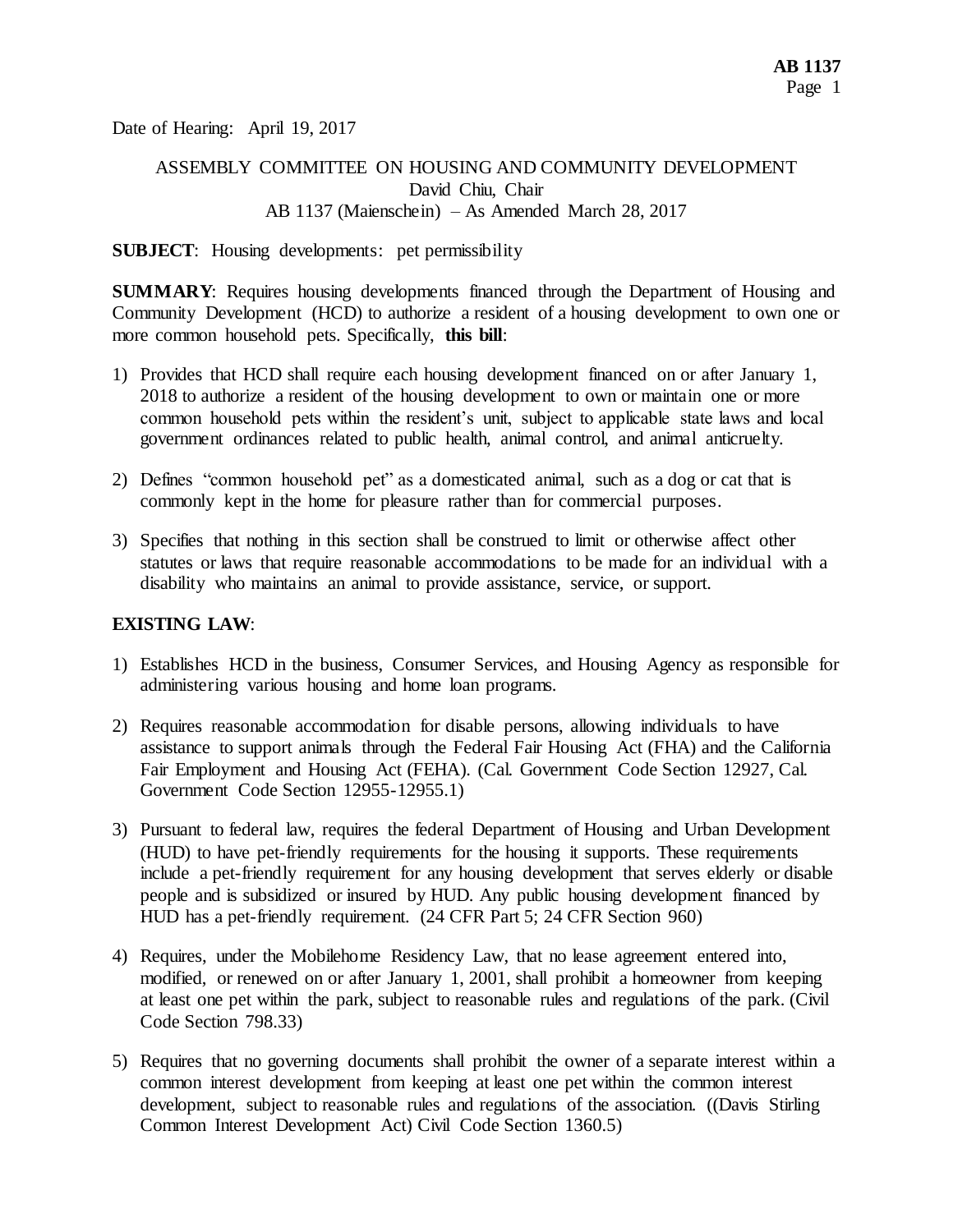6) Pursuant to federal law, allows public housing programs and housing programs to place reasonable limitations on the size, weight, and type of common household pets allowed in the project. (24 CFR Section 5.318 (c))

## **FISCAL EFFECT**: None

## **COMMENTS**:

Background: The high cost of housing has had a growing impact on families with pets. A lack of pet friendly housing options has put some pet owners in a position of choosing between keeping their household pet or keeping a roof over their head. In Los Angeles, county shelters are filled past capacity with approximately 170,000 animals being taken every year. The American Society for the Prevention of Cruelty to Animals (ASPCA) Safety Net program recently found that over 30,000 dogs and cats are in Los Angeles shelters because their families surrendered them due to problems with housing.

Contributing to this problem is the increase in financial evictions across the state. This trend is especially pronounced in high cost housing markets. This puts emotional strain on families and burdens county shelters. A lack of pet friendly housing options is regularly cited as a reason that families relinquish their pet to local shelters.

Pets provide social and health benefits to families and individuals that they live with. According to the Centers for Disease Control and Prevention, pets have positive impacts at nearly every stage of life. They influence social, emotional, and cognitive development in children and promote an active lifestyle. They also provide emotional support, improve moods, and contribute to the overall morale of their owners, and promote socialization among the elderly and disabled. Studies have also shown that people with pets tend to have lower blood pressure, cholesterol, and triglyceride levels.

Developers of affordable housing generally strive to address multiple aspects of a household's quality of life. The benefits provided by pets are consistent with goals to holistically address the social, economic, and health outcomes for residents of affordable housing. Not only does pet friendly housing promote happier and healthier families, but it reduces the financial burden to shelters and the public.

Purpose: According to the author "AB 1137 would make future housing developments financed by HCD pet-friendly. HCD is responsible for the allocation of the majority of funding provided by the state for the development and rehabilitation of affordable housing. While the housing produced by HCD financing varies annually, in recent years, the Department has financed and average of nearly 6,000 housing units per year. By making this housing pet-friendly, thousands of households wouldn't be faced with the difficult decision of giving up their pet. A pet friendly policy could be implemented with the de minimis cost and disruption, but would have extraordinary benefits for families struggling to keep their pets. The law would build on precedent provided by HUD in providing pet-friendly housing."

Arguments in support: From the sponsor, "Some rental housing owners or property management companies may raise concerns about the costs associated with maintaining pet friendly housing or potential damage to housing units. However, when a nationwide empirical research study looked at the factors influencing the availability of pet-friendly rental units, it found that common reasons that landlords use to justify prohibiting pets, such as animals are too disruptive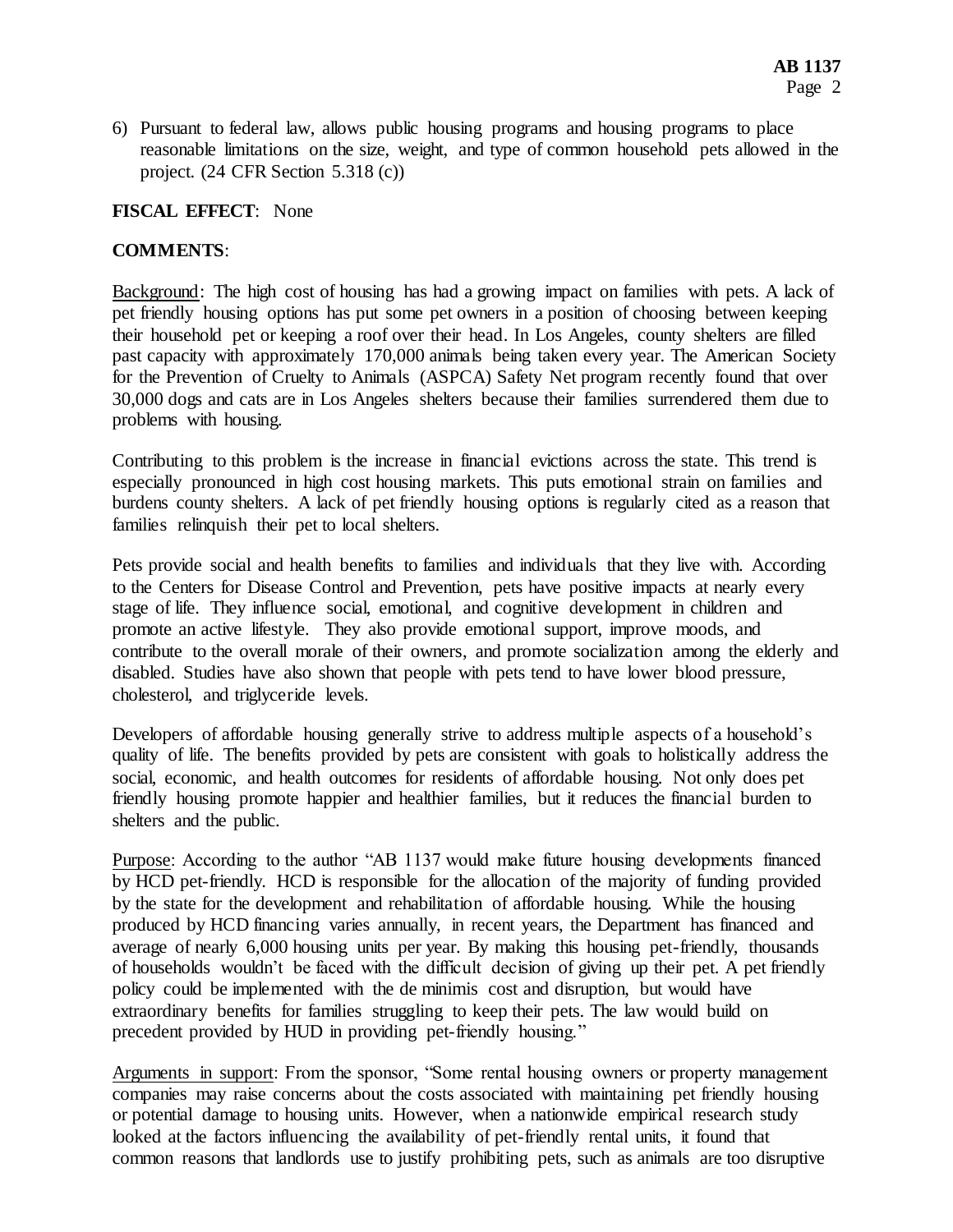and/or costly, were not validated. According to the study, *Companion Animal Renters Study: The Market for Rental Housing for People with Pets*, there is little if any difference in damage between tenants with and without pets. In fat, the greatest differential between damage from tenants with pets and those without was under \$40, with an average of \$323 in damage for tenants without pets and an average of \$362 for tenants with pets. It should be noted that this was not a statistically significant difference and could be due to random variation in the data. On the contrary, the study found that there are a number of benefits that landlords realize when they allow pets. For example, tenants in pet-friendly rentals remained an average of 46 months as compared to 18 months for tenants residing in rentals prohibiting pets. This means landlords can reduce operating costs that are attributable to frequent turnover in tenancy. Additionally, advertising expenses were reduced significantly for units that are pet-friendly housing at \$15 per unit compared to \$32 per unit for other housing and landlords needed to spend less than half the amount of time marketing pet-friendly housing. The average time it took to rent out a petfriendly unit was 19 days compared to 29 days for non-pet friendly units. Finally, the vacancy rate for pet-friendly housing was significantly lower than housing that prohibited pets."

Staff comment: This bill does not allow HCD to reasonably regulate pets in HCD financed housing. In other areas of the law that require pet-friendly housing there is a provision for the entity to create reasonable rules and regulations regarding the type and size of animals allowed in the housing. HUD regulations and state laws that regulate common interest developments and mobilehome parks have pet friendly requirements, but they all also allow the housing project, common interest development, or mobilehome park to create reasonable rules and regulations around what pets they do and do not allow. This bill does not allow HCD or any development to make reasonable rules and regulations past what is codified in applicable state laws and local government ordinances related to public health, animal control, and animal anticruelty.

Committee amendment: On Page 2, line 9, insert "reasonable rules developed by the Department and all" after "subject to"

## **REGISTERED SUPPORT / OPPOSITION**:

#### **Support**

ASPCA (Sponsor) Best Friends Animal Society California Rural Legal Assistance ConAm Domus Development Hitzke Development Corporation Humane Society of the United States Inner City Law Center LifeSteps Los Angeles County Board of Supervisors San Diego Humane Society San Francisco SPCA Social Compassion in Legislation State Humane Society of California